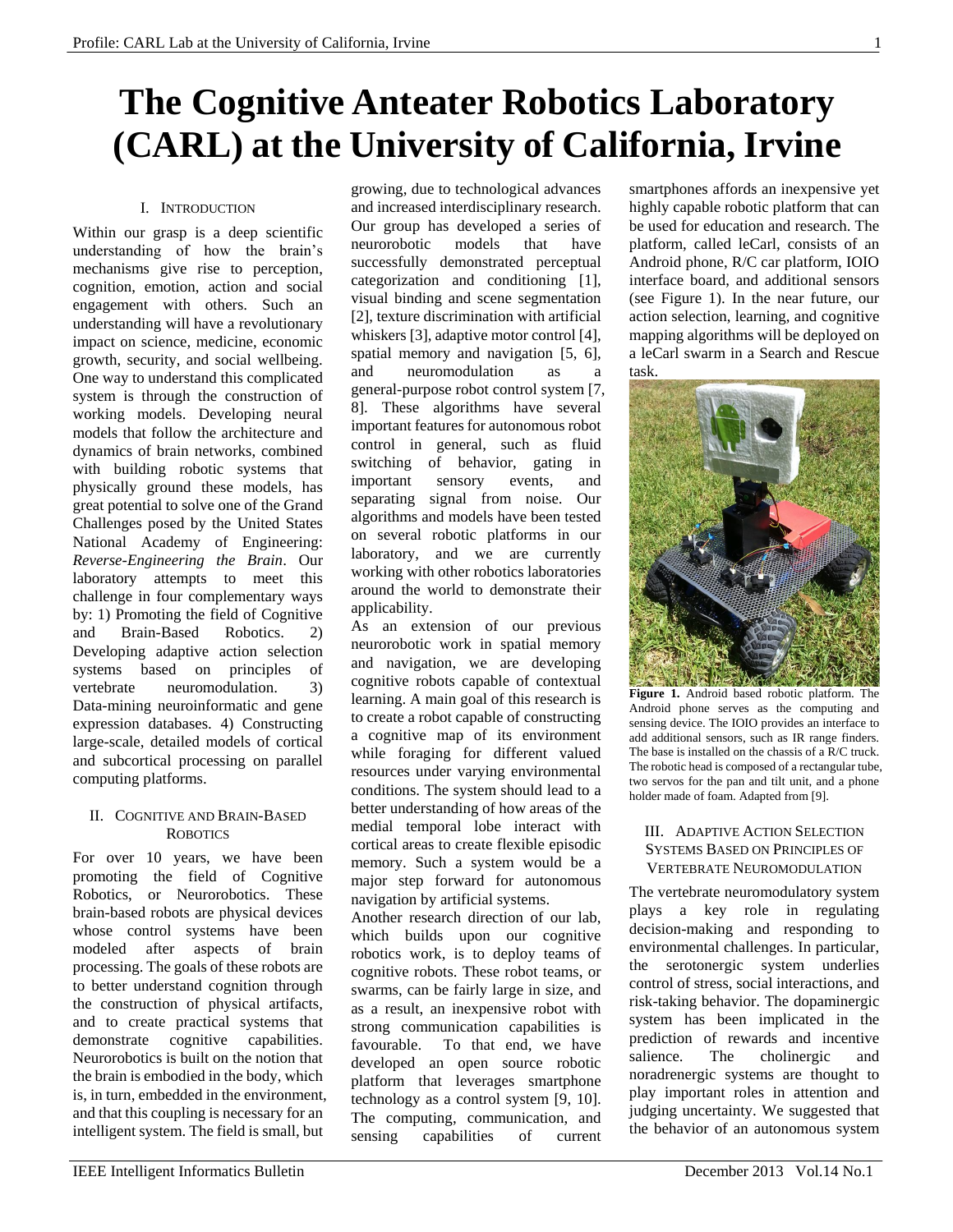modeled after the vertebrate neuromodulatory system, might demonstrate the complexity and flexibility associated with higher order animals by monitoring its surroundings, adapting to change, and responding decisively to important environmental events [\[11\]](#page-3-1). Since the publication of this paper, our group has demonstrated how these systems can modulate attention in uncertain environments [\[12\]](#page-3-2), shape decision-making in social situations [\[13,](#page-3-3) [14\]](#page-3-4), and be used as an adaptive controller for autonomous robots [\[8,](#page-2-7) [15\]](#page-3-5). Our attentional study showed how the noradrenergic and cholinergic systems interact with each other, and suggested how this could lead to behavioral adaptation in the face of uncertainty [\[12\]](#page-3-2). We suggested that basal forebrain activity tracks expected uncertainty and that this shapes attentional search. We also suggested that the locus coeruleus tracks unexpected uncertainty, and this leads rapid responses to changes in the environment.

Game theory can be a powerful tool for testing models and discovering the neural correlates of decision-making in cooperative and competitive situations. In a set of human robot interaction studies using socioeconomic game theory, specifically the Hawk-Dove game, we showed that adaptive agents, whose behavior is guided by simulated dopaminergic and serotonergic systems, could evoke changes in strategy, reward/cost tradeoffs, and reciprocal behavior in subjects [\[14\]](#page-3-4). We also showed that division into two groups best described subjects' responses during these games [\[13\]](#page-3-3). Lowering subjects' serotonin levels through Acute Tryptophan Depletion caused some subjects to be more aggressive (as expected), but others to be less aggressive (unexpected). We suggest that individual variation, possibly due to genetic differences in serotonin and dopamine action, may be influencing this variability. To further understand this relationship, we turned to another socioeconomic game, called the Stag Hunt, which focuses on cooperation. In the Stag Hunt, subjects can either hunt a low valued hare on their own or form a social contract with another player to hunt a highly valued stag (see Figure 2). We constructed an adaptive agent, based

on the interaction between the dopaminergic and serotoninergic systems, which learned to play Stag Hunt and develop strategies based on the human player's tendencies [\[16\]](#page-3-6). In this study, we tested the performance of 40 subjects playing against five opponent types (the adaptive agent, and four other set strategies) in a spatiotemporal version of the Stag Hunt game. Subjects put more thought in their movements and in considering the movements of the agent when playing against the adaptive agent. Similar to our Hawk-Dove study, we observed differences between subjects on the individual level, with several responding to the adaptive agent by almost always cooperating, and several others remaining nearly exclusively uncooperative. In future work, we are interested in both the development of the agent strategy and the subjects' reaction to adaptive agents. Moreover, we plan to further investigate the neural correlates of these behaviors through brain imaging, pharmacological manipulations and genetic screening.



**Figure 2.** Screenshot of Stag Hunt game board. The game board included a 5x5 grid of spaces upon which the player (stick figure image), agent (robot image), stag (stag image), and hare (hare image) tokens resided. The screen included a button to start the experiment, the subject's score for the round, the subject's overall score for the experiment, the game number within the round, a 3-second countdown to the start of the game, and a 10-second counter monitoring the game's timeout. At the beginning of each game, the locations for the stag, player, and agent tokens were randomly placed along either the top row, bottom row, or middle column at least one square away from each other. The initial positions of the hares were fixed in the locations shown above for all games. The player and agent could move one square at a time towards their goal at the start of the game, while the targets remain fixed. Adapted from [\[16\]](#page-3-6).

#### IV. DATA-MINING NEUROINFORMATIC AND GENE EXPRESSION DATABASES.

In addition to our modeling work, we are taking a neuroinformatic approach to understanding cognitive function. Neuroinformatics is an emerging technique concerned with the management and sharing of neuroscience data. In recent work, we performed an exploratory survey of receptor gene expression associated with classical neuromodulatory systems (i.e., cholinergic, dopaminergic, noradrenergic, and serotonergic) within anatomical origins of these neuromodulatory systems, as well as in the amygdala [\[17\]](#page-3-7). Investigation of receptor gene expression in these regions was undertaken using the Allen Mouse Brain Atlas, a growing neuroinformatic resource that contains data sets of extensive mouse gene expression and neuroanatomical data. As a result, this type of exploratory analysis revealed many connectivity relations and receptor localization of these neuromodulatory systems that had not been previously reported (Figure 3). Currently, we are using this approach to understand the structural and functional underpinnings of reward processing by acquiring and analyzing expression data from dopamine and serotonin signaling genes across brain areas associated with the reward circuit.



**Figure 3.** Network model showing overall expression of neuromodulatory receptors and their implied neuromodulatory projections to target areas. Vertices represent brain regions that are either standalone (purple = amygdala regions) or combined regions (yellow = noradrenergic, green  $=$  cholinergic, blue  $=$  dopaminergic, and red  $=$ serotonergic). Directed arcs represent projections going to and coming from a source. The pointed-arrow indicates the target location and the non-arrow end of the arc indicates the origin. The thickness of each arc, as well as the size of vertices,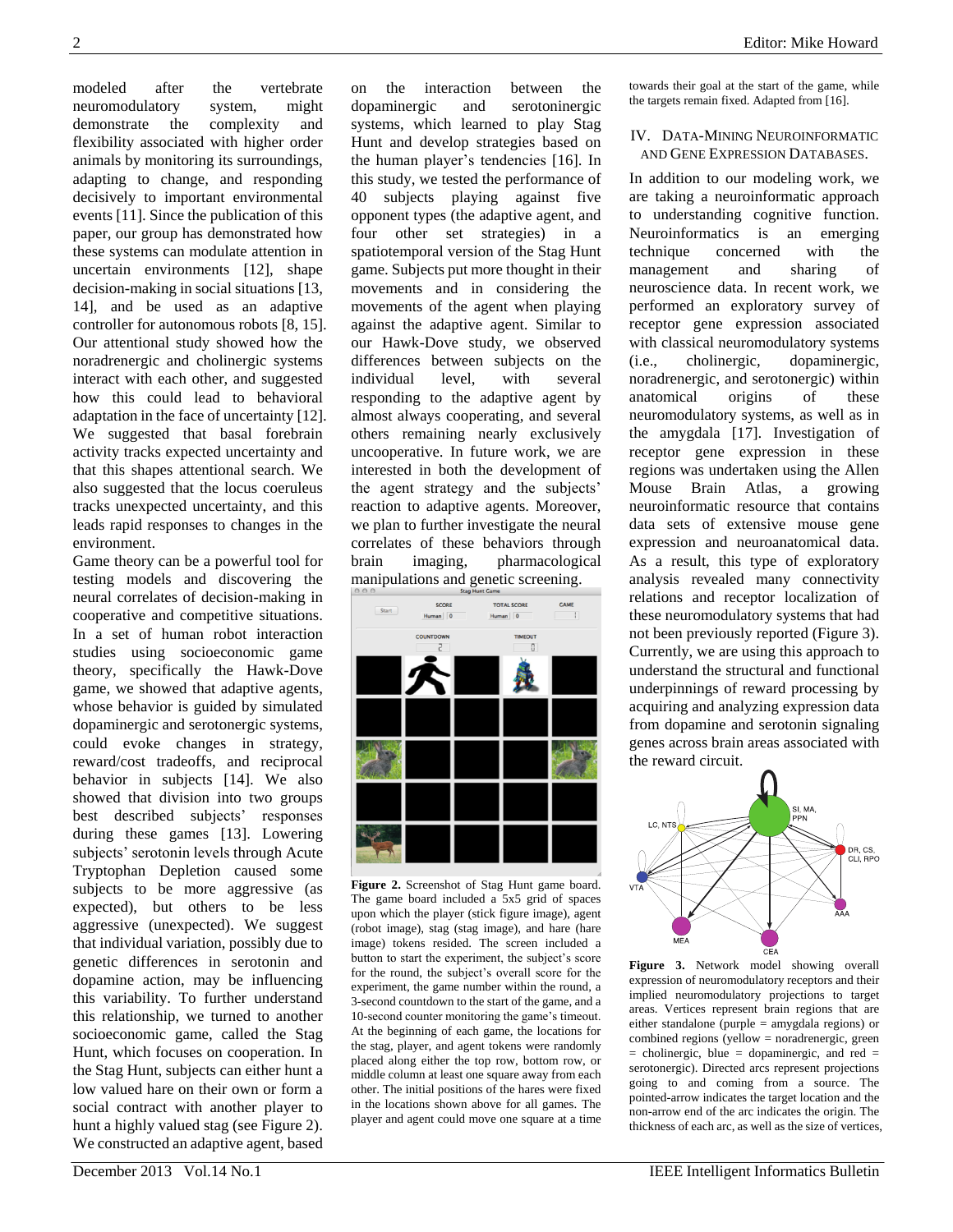is proportional to the amount of expression found in the target location. Adapted from [\[17\]](#page-3-7).

## V. DETAILED MODELS OF CORTICAL AND SUBCORTICAL PROCESSING ON PARALLEL COMPUTING PLATFORMS

Despite recent increases in computer power, constructing a neural model that approaches the size of a human-brain will require several orders of magnitude increases in computation, communication, and memory capacity. Conventional computer hardware may not be the appropriate architecture for modeling a brain. Unlike a conventional computer, the brain is a massively parallel, analog, fault-tolerant, selective system that does not rely on programmed instructions. Alternative computer architectures and programming paradigms, which are neurobiologically inspired, are in need of investigation [\[18,](#page-3-8) [19\]](#page-3-9). Our group has been developing tools to incorporate these brain features into computer models. Specifically, we have constructed large-scale network models that capture the dynamics of neural signaling at the microcircuit (i.e., within brain areas) and macrocircuit (i.e., between brain areas) levels. We have developed a highly efficient implementation of Spiking Neural Networks (SNN) by leveraging the parallel computing power of Graphical Processing Units (GPUs). Our publically available software program, called CARLsim [\(http://www.socsci.uci.edu/~jkrichma/](http://www.socsci.uci.edu/~jkrichma/CARLsim) [CARLsim\)](http://www.socsci.uci.edu/~jkrichma/CARLsim), is a C/C++ based SNN simulator that runs on both generic x86 CPUs and standard off-the-shelf GPUs. With our optimizations, we have demonstrated roughly 25X speedups over cutting edge desktop computers. This simulation environment was released to the modeling community so that researchers would have easy access to large-scale SNN simulations [\[20\]](#page-3-10). It has been very popular among computer scientists, neuroscientists, and engineers. Our latest release of simulator software extended this prior model to include more biologically plausible descriptions of synaptic connections and learning rules [\[21\]](#page-3-11). In particular, this new simulation environment facilitates the development of very large-scale spiking

architecture. Using this simulator environment, we developed cortical models of visual form, color, and motion processing in which we replicated color opponency and motion perception results at both the psychophysical and neuronal level (see Figure 4). This simulation environment has also been used to replicate a recent and important finding on how basal forebrain activation can enhance cortical coding of natural scenes [\[22\]](#page-3-12). Our spiking neuron model, which included the basal forebrain, thalamus, and visual cortex, suggested that basal forebrain activation switches the firing mode of thalamic neurons, which in turn leads to an increase in within-cell reliability and a decrease in between-cell redundancy in LGN and visual cortex. In near future releases of our spiking simulator, we plan to introduce an automated parameter tuning framework, and a more extensive visual motion perception model. In addition, we are expanding our GPU-accelerated spiking neural network simulator (CARLsim) to run across many GPUs with the use of MPI. We believe this work in the spiking neural network domain will have a broad impact on the neuromorphic engineering community and will one day lead to practical applications



**Figure 4.** Architecture of the spiking neural network model of visual cortex. In the V1 color layer, there are four color opponent (center+/surround−) responses, which are combined in V4 to respond to six primary colors. The V1 motion energy model projects to edge detecting neurons in V4 and directionally selective neurons in cortical area MT Adapted from [\[21\]](#page-3-11).

#### VI. SUMMARY

By combining computational modeling and neuroinformatics with autonomous robots and parallel computing techniques, our group has created a multi-disciplinary approach to understanding the inner workings of the brain and cognition. It is our hope that this approach will continue to benefit both the neuroscience and computer

science communities and move us closer to meeting the grand challenge of reverse-engineering the brain.

#### Contact Information

Derrik E. Ashe[r dasher@uci.edu](mailto:dasher@uci.edu) Michael C. Avery [averym@uci.edu](mailto:averym@uci.edu) Michael Beyeler [mbeyeler@uci.edu](mailto:mbeyeler@uci.edu) Liam D. Bucci, [lbucci@uci.edu](mailto:controls.freq@gmail.com) Kristofor D. Carlson, [kdcarlso@uci.edu](mailto:kdcarlso@uci.edu) Alexis B. Craig[, acraig1@uci.edu](mailto:acraig1@uci.edu) Nikil Dutt, [dutt@ics.uci.edu](mailto:dutt@ics.uci.edu) Jeffrey L. Krichmar, [jkrichma@uci.edu](mailto:jkrichma@uci.edu) Nicolas Oros, [noros@uci.edu](mailto:noros@uci.edu) Emily L. Rounds, [roundse@uci.edu](mailto:roundse@uci.edu) Andrew Zaldivar, [azaldiva@uci.edu](mailto:azaldiva@uci.edu)

# Website: http://www.socsci.uci.edu/~jkrichma

#### VII. REFERENCES

- <span id="page-2-0"></span>[1] J. L. Krichmar and G. M. Edelman, "Machine Psychology: Autonomous Behavior, Perceptual Categorization, and Conditioning in a Brain-Based Device," *Cerebral Cortex,* vol. 12, pp. 818-830, 2002.
- <span id="page-2-1"></span>[2] A. K. Seth, J. L. McKinstry, G. M. Edelman, and J. L. Krichmar, "Visual Binding Through Reentrant Connectivity and Dynamic Synchronization in a Brain-based Device," *Cereb Cortex,* vol. 14, pp. 1185-1199, 2004.
- <span id="page-2-2"></span>[3] A. K. Seth, J. L. McKinstry, G. M. Edelman, and J. L. Krichmar, "Active sensing of visual and tactile stimuli by brain-based devices," *International Journal of Robotics and Automation,* vol. 19, pp. 222-238, 2004.
- <span id="page-2-3"></span>[4] J. L. McKinstry, G. M. Edelman, and J. L. Krichmar, "A cerebellar model for predictive motor control tested in a brain-based device," *Proc Natl Acad Sci U S A,* vol. 103, pp. 3387-92, Feb 28 2006.
- <span id="page-2-4"></span>[5] J. L. Krichmar, A. K. Seth, D. A. Nitz, J. G. Fleischer, and G. M. Edelman, "Spatial navigation and causal analysis in a brain-based device modeling cortical-hippocampal interactions," *Neuroinformatics,* vol. 3, pp. 197-222, 2005.
- <span id="page-2-5"></span>[6] J. L. Krichmar, D. A. Nitz, J. A. Gally, and G. M. Edelman, "Characterizing functional hippocampal pathways in a brain-based device as it solves a spatial memory task," *Proc Natl Acad Sci U S A,* vol. 102, pp. 2111-6, Feb 8 2005.
- <span id="page-2-6"></span>[7] J. L. Krichmar, "A neurorobotic platform to test the influence of neuromodulatory signaling on anxious and curious behavior," *Front Neurorobot,* vol. 7, pp. 1-17, 2013.
- <span id="page-2-7"></span>[8] B. R. Cox and J. L. Krichmar, "Neuromodulation as a Robot Controller: A Brain Inspired Design Strategy for Controlling Autonomous Robots," *IEEE Robotics & Automation Magazine,* vol. 16, pp. 72-80, 2009.
- <span id="page-2-8"></span>[9] N. Oros and J. L. Krichmar, "Smartphone Based Robotics: Powerful, Flexible and

neural networks that follow the brain's